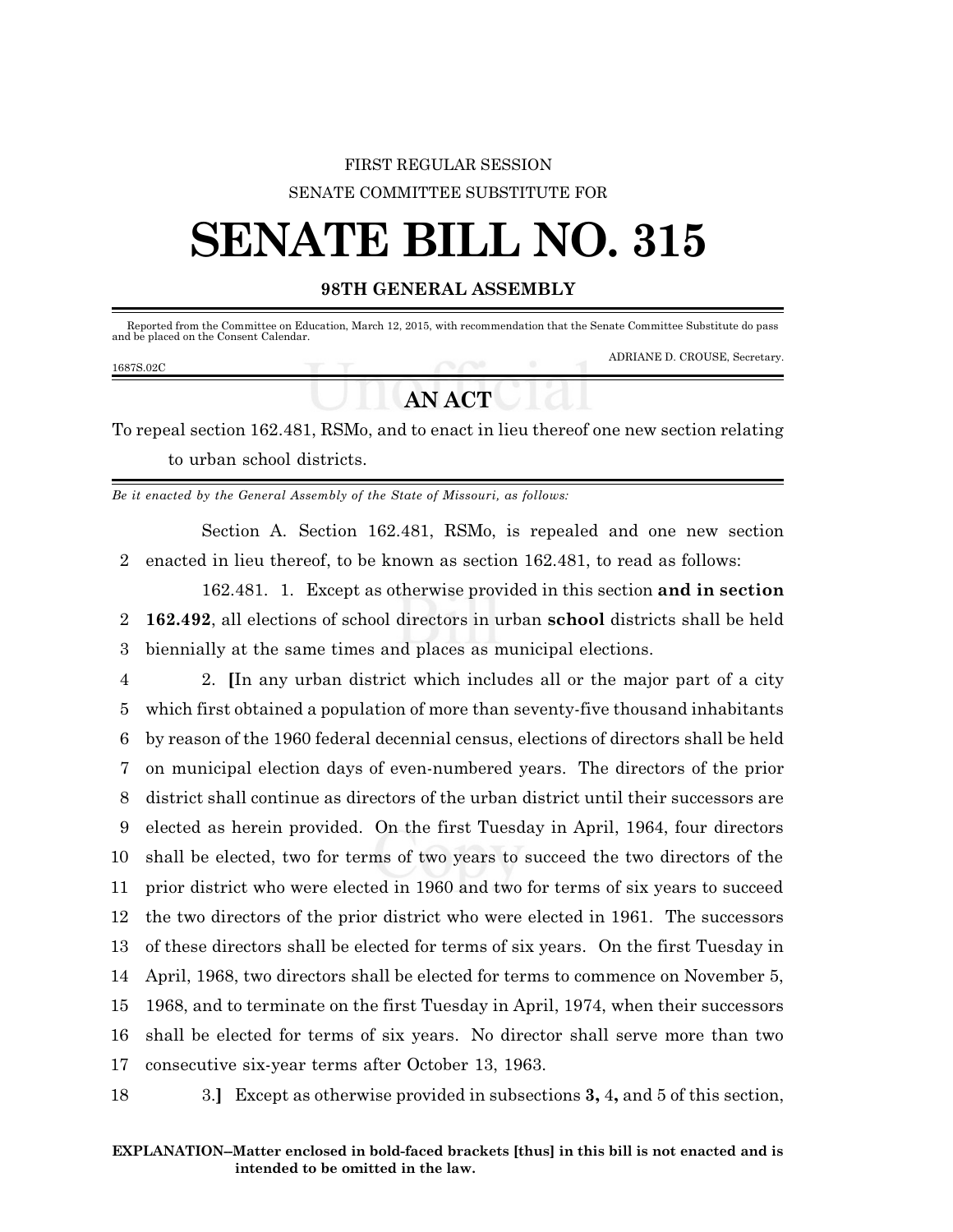hereafter when a seven-director district becomes an urban **school** district, the directors of the prior seven-director district shall continue as directors of the urban **school** district until the expiration of the terms for which they were elected and until their successors are elected as provided in this subsection. The first biennial school election for directors shall be held in the urban **school** district at the time provided in subsection 1 which is on the date of or subsequent to the expiration of the terms of the directors of the prior district which are first to expire, and directors shall be elected to succeed the directors of the prior district whose terms have expired. If the terms of two directors only have expired, the directors elected at the first biennial school election in the urban **school** district shall be elected for terms of six years. If the terms of four directors have expired, two directors shall be elected for terms of six years and two shall be elected for terms of four years. At the next succeeding biennial election held in the urban **school** district, successors for the remaining directors of the prior seven-director district shall be elected. If only two directors are to be elected they shall be elected for terms of six years each. If four directors are to be elected, two shall be elected for terms of six years and two shall be elected for terms of two years. After seven directors of the urban **school** district have been elected under this subsection, their successors shall be elected for terms of six years.

 **[**4.**] 3.** In any school district in **[**any city with a population of one hundred thousand or more inhabitants which is located within a county of the first classification that adjoins no other county of the first classification, or any school district which becomes an urban school district by reason of the 2000 federal decennial census**] which a majority of the district is located in any home rule city with more than one hundred fifty-five thousand but fewer than two hundred thousand inhabitants**, elections shall be held annually at the same times and places as general municipal elections for all years where one or more terms expire, and the terms shall be for three years and until their successors are duly elected and qualified for all directors elected on and after August 28, 1998.

 **4. For any school district which becomes an urban school district by reason of the 2000 federal decennial census, elections shall be held annually at the same times and places as general municipal elections for all years where one or more terms expire, and the terms shall be for three years and until their successors are duly elected and qualified for**